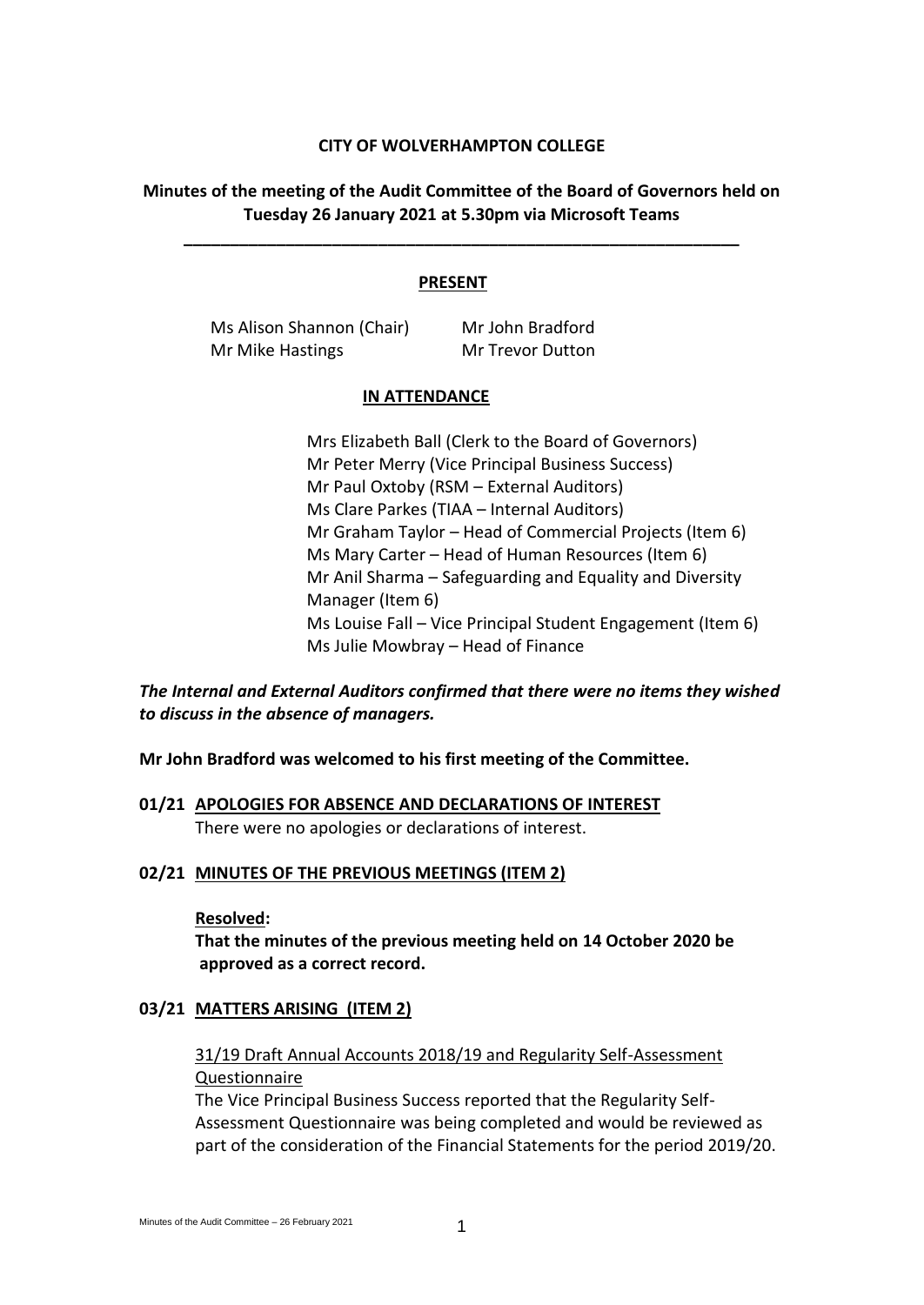## 03/20 Regularity Audit Self Assessment Questionaire

The Committee noted the link with the preceeding matter arising.

## 08/20 Fraud Response Plan

It was agreed that the target date for the review of the Fraud Response Plan should be amended to March 2021.

## 10/20 Data Quality Assurance

It was agreed that the target date for the consideration of an opinion on data quality be amended to March 2021.

## **04/21 CORRESPONDENCE (ITEM 3)**

The Clerk reported that there was no correspondence to be considered by the Audit Committee.

## **05/21 INTERNAL AUDIT REPORTS (ITEM 6)**

## (a) Internal Audit Annual Report 2019/20

The Committee considered the Internal Audit Annual Report which had been prepared by the previous Internal Audit Service (Mazars).

It was noted that the report also covered audit assignments that had been completed in October 2020 and which had been delayed as a result of the COVID 19 pandemic.

The Internal Audit Annual report included a summary of the Audit reports that had been completed during the period, the level of assurance and the number of recommendations that had been made.

It was reported that no priority 1 (fundamental) recommendations had been made during the year with 10 priority 2 (significant) and 11 priority 3 (housekeeping) being made.

The Committee considered the Internal Audit Opinion and in particular, noted that on the basis of the audit work, the opinion of the Internal Auditors on the framework of governance, risk management and control is substantial in its overall adequacy and effectiveness.

It was noted that the Internal Audit Annual Opinion was important in supporting the assurances provided to the Board of Governors by the Committee in their Annual Report.

## **It was resolved:**

**- That the Internal Audit Annual Report 2019/20 be recommended to the Board of Governors.**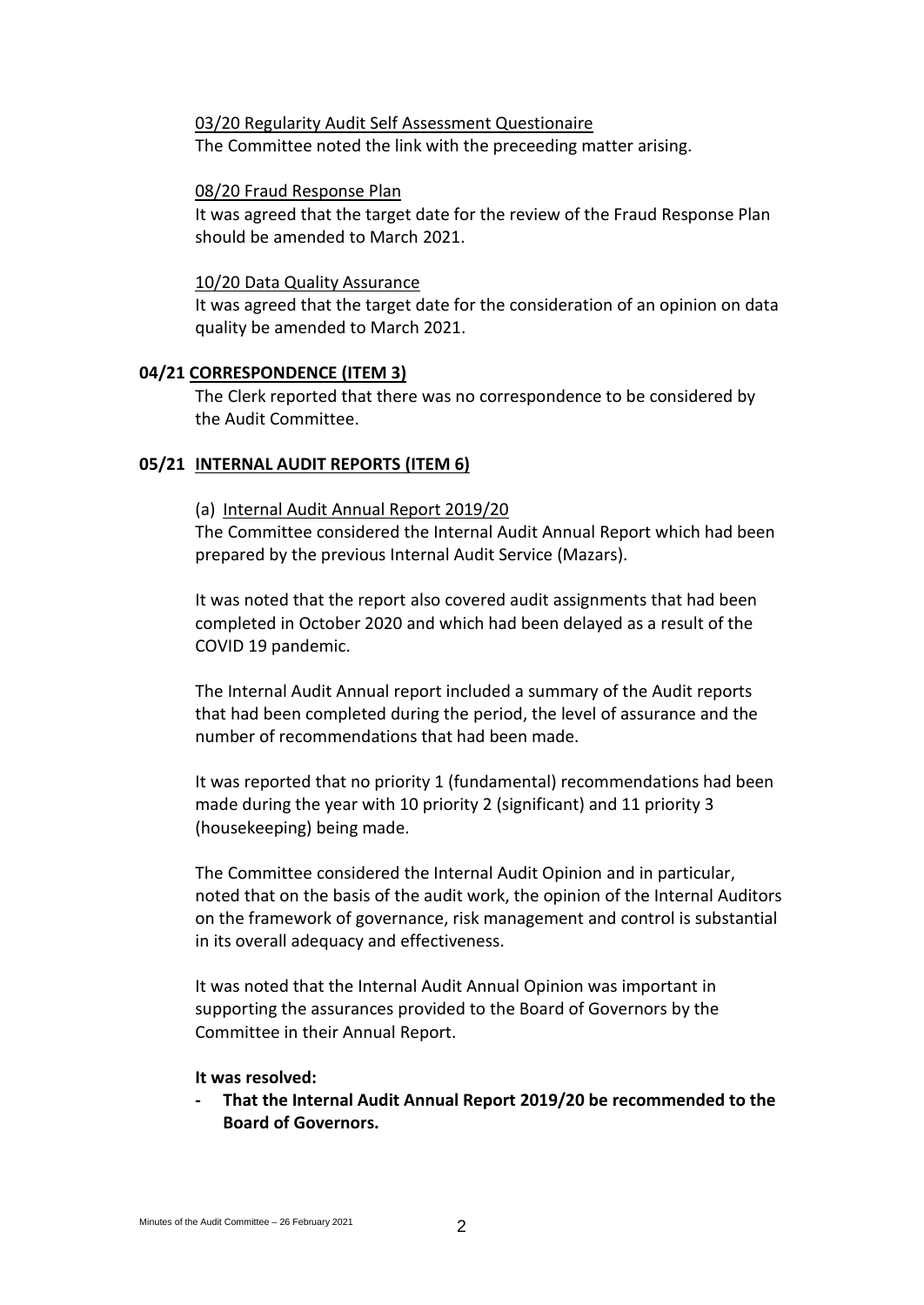## (b) Assurance Review of Sub-Contracting Certification

## *The Head of Commercial Projects joined the meeting.*

The Internal Auditor (TIAA) reported that this review was of the subcontracting arrangements in 2019/20 but had been completed by them as the new Internal Audit Service.

It was noted that the outcome of the review was an overall assessment of Substantial Assurance and that no recommendations had been made.

Attached to the report was a summary of the sub-contracts the College had in place in 2019/20, together with a report on compliance with the ESFA funding rules.

## *Trevor Dutton left the meeting as a result of connectivity issues.*

The Committee also noted the certificate providing external assurance on sub-contracting controls which was provided to the ESFA in November 2020.

#### *The Head of Commercial Projects left the meeting.*

## (c) Assurance Review of Safeguarding

# *The Safeguarding and Equality and Diversity Manager, the Head of Human Resources and the Vice Principal Student Engagement joined the meeting.*

The Internal Auditor (TIAA) reported that the outcome of the review was an overall assessment of Reasonable Assurance with seven important and two routine recommendations being made.

It was noted that the recommendations relating to Governor DBS checks and training records ,primiarily involved the information being collated in one place and to Governors being included in the Single Central Record. It was reported however that the DBS check for one Governor was outstanding at the time of the review.

Additional recommendations in the report related to referring to the Single Central Record in relevant College policies and procedures, an independent review of the Single Central Record and the timely completion of online safeguarding training for some staff.

In relation to the recommendation that DBS renewal forms are returned promptly by staff the Committee asked whilst this was a sample size, what level of confidence was there that there were no others outstanding and what could be done to ensure that paperwork was submitted on time.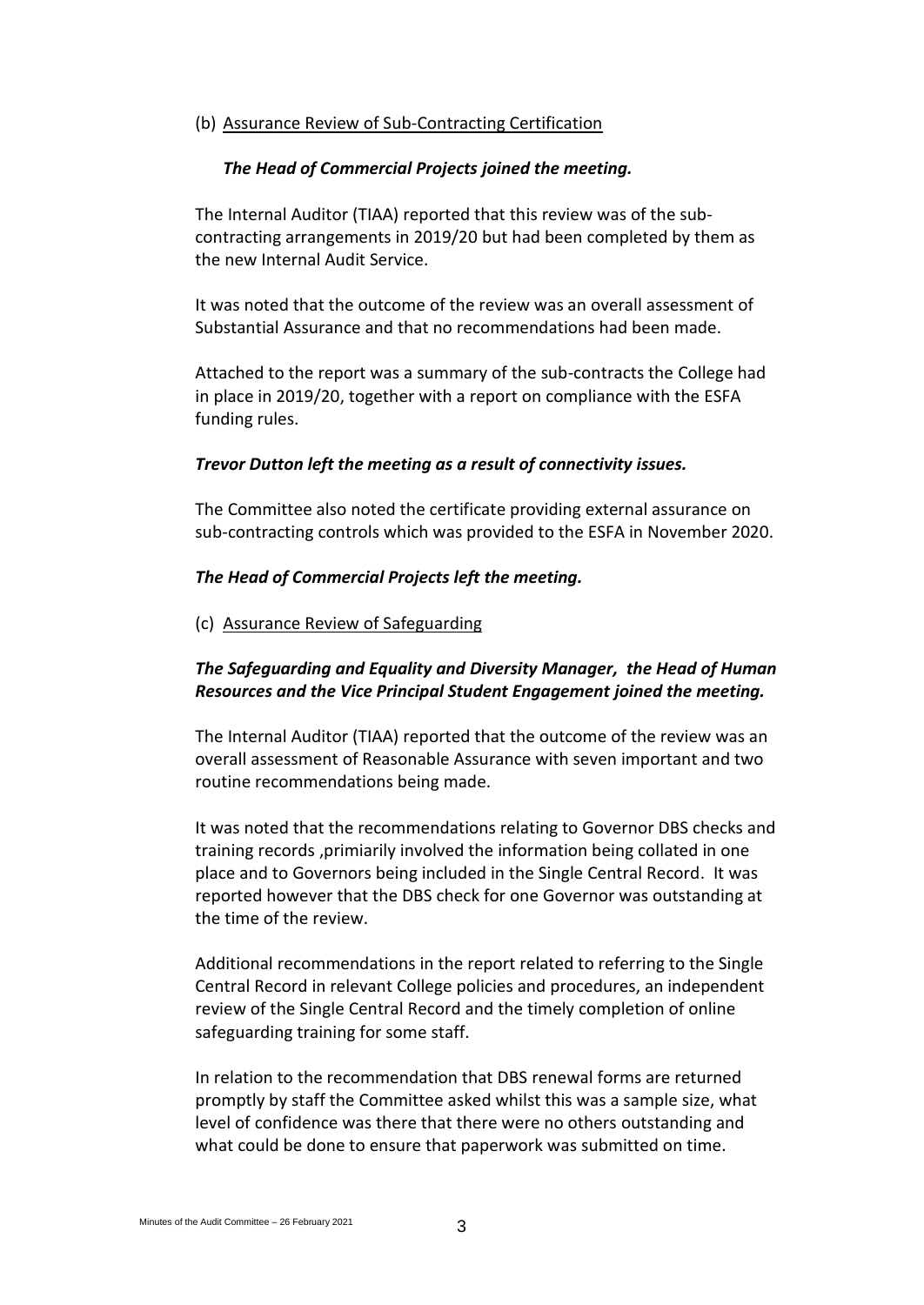The Head of Human Resources emphasised that the HR Team take DBS and safeguarding very seriously, but there can be difficulties when a member of staff is absent and efforts are being made to re-engage with the College.

It was confirmed, howeve,r that the member of staff would not return to the workplace until the check had been completed.

The Vice Principal Student Engagement also confirmed that a full audit of the Single Central Register will take place which will ensure that there are no gaps.

The Internal Auditor reported that whilst the recommendations related to Governors and HR, the review had also included safeguarding in relation to students and that no issues had been raised.

The Clerk to the Board of Governors confirmed that DBS checks were now in place for all Governors, but that one was to be resubmitted as the original certificate was not available. She also reported that consideration was being given to how and when safeguarding training for Governors should be refreshed.

# *The Safeguarding and Equality and Diversity Manager, the Head of Human Resources and the Vice Principal Student Engagement left the meeting.*

#### (d) Assurance Review of Key Financial Controls – Payments

The Internal Auditor (TIAA) reported that the outcome of the review was an overall assessment of Reasonable Assurance with five important and three routine recommendations being made.

The Internal Auditors outlined the recommendations that had been made, the management comments and the implementation timetable and it was noted that all recommendations had been accepted by management.

The Head of Finance reported that the recommendation relating to clarification of BACS payments would be actioned when the Financial Regulations were updated, and that the Purchasing Cardholder Guide would be reviewed by the end of March 2021.

In relation to the bank mandates it was reported that despite being informed of changes in signatories, these changes had not been applied to one of the bank accounts. Initial enquiries had indicated that a further mandate would be required by the bank and as a result the implementation date was March 2021.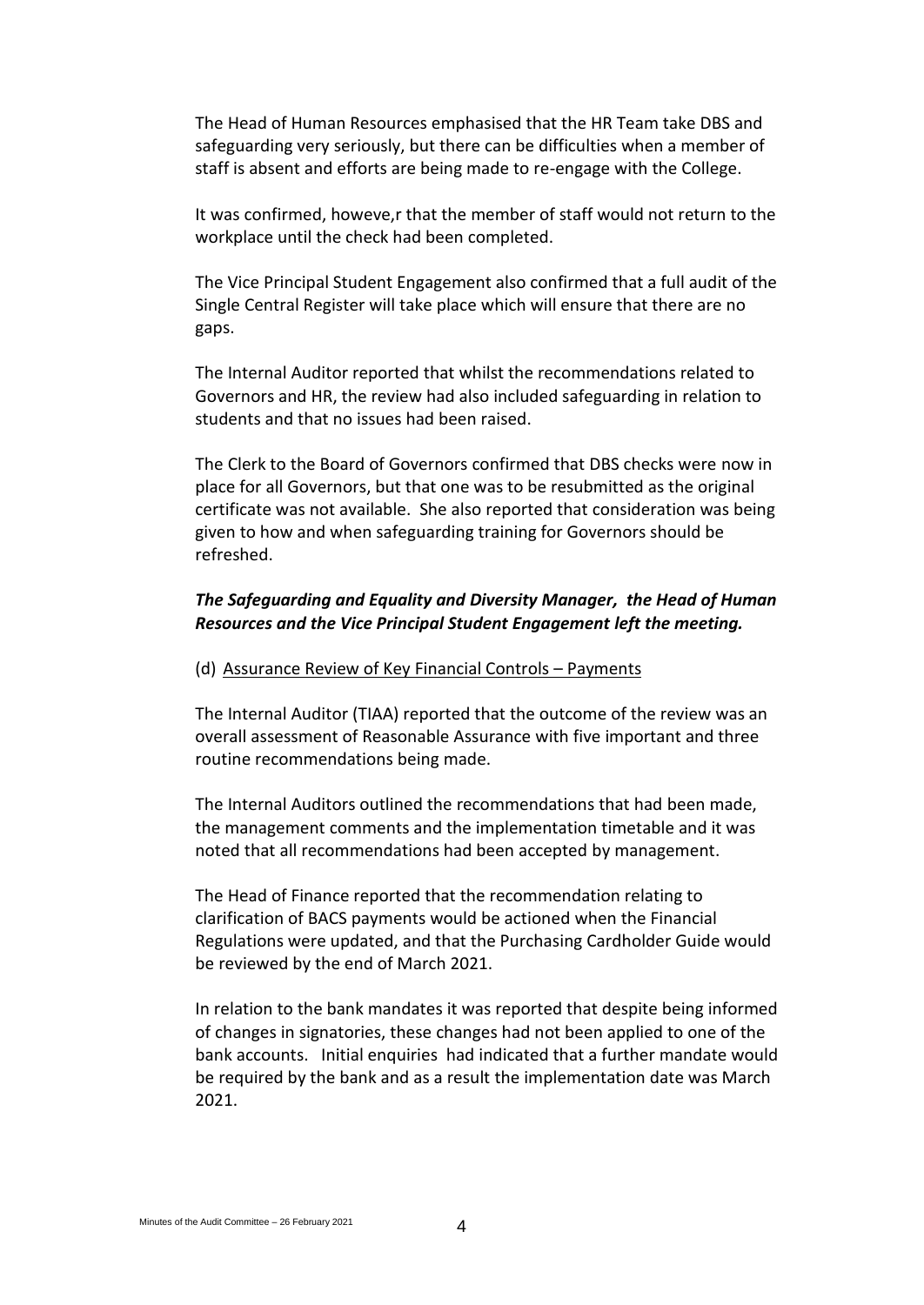The Committee noted that procedures and processes were in place to prevent instances of fraud, but asked whether there were safeguards which protected staff from any allegations of fraud being made against them.

The Head of Finance confirmed that the bank account is checked by her on a daily basis and if there were any concerns these would be identified very quickly.

The Vice Principal Business Success reported that one potential area of fraud related to payroll and phishing emails and that there had been an instance last year where someone had been able to change bank details of an employee.

The Committee were advised that sector updates about potential fraud are circulated to members of staff and that there is an update about the anti fraud and anti bribery procedures that will be circulated in the near future.

**It was resolved that the Board of Governors be advised on the outcome of the Internal Audit Reports.**

## **06/21 FINANCIAL STATEMENTS AUDITORS REPORT 2019/20 (ITEM 4)**

The External Auditors presented the draft report and commented that the audit process had worked well this year despite it being necessary for this to be carried out remotely.

Key points highlighted by the External Auditor included:

- No changes to income had been identified. The Vice Principal Business Success reported that certification about income had now been received from the ESFA and the Combined Authority.
- No issues had been raised in relation to income recognition.
- The College has systems of control in place to safeguard assets and no concerns were raised in relation to the potential for management override of internal controls.
- There had been a significant increase in the pension fund liability.

It was reported that the most significant issue related to going concern and the breach of the bank covenants.

The Vice Principal Business Success advised that for the past two years, the bank had issued a letter of comfort which enabled the financial statements to be signed off but that this year they require certain actions to be taken before such a letter will be issued.

One of the conditions is having £1m of cash at the financial year end, which the financial forecast does not currently predict.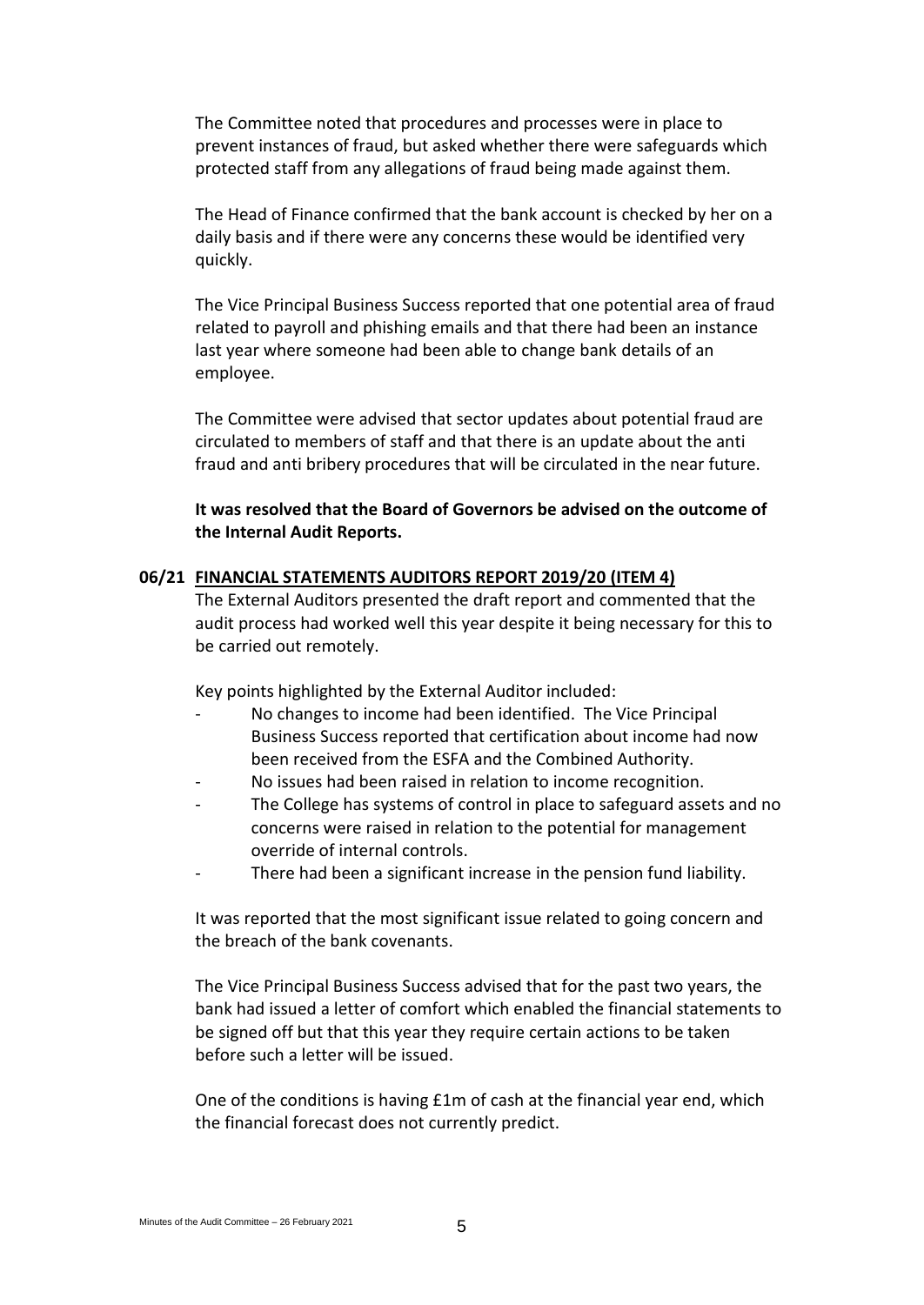The Vice Principal Business Success highlighted however that cash at the year end will affect the College's ability to operate within its means in April when levels of funding are lower.

If the bank does not provide the College with a letter of comfort, the External Auditors reported that whilst the audit report would be unqualified it would contain an emphasis of matter and significant uncertainty.

The Vice Principal Business Success reported that consequently the College's position will be influenced by the support that will be provided by the ESFA and the repayment profile for the Restructuring fund loan.

## **It was resolved that the draft Financial Statements Auditors' Report 2019/20 be recommended to the Board of Governors.**

## **07/21 DRAFT FINANCIAL STATEMENTS 2019/20 (ITEM 5)**

The Vice Principal Business Success provided a report to the Committee on the draft financial statements 2019/20.

It was noted that whilst the financial statements would usually be signed off at the meeting of the Board in December, this year the ESFA had moved the deadline for submission to 31 January 2021.

The Vice Principal Business Success highlighted key issues including:

- These were a set of consolidated accounts which included the subsidiary company.
- The operating loss for the year was different to the management accounts operating position as a result of the pension adjustments.
- There was also a movement in the Pension actuarial loss identified on the balance sheet which had increased to £47m.
- Cash at the year end was not sufficient to satisfy the covenants in relation to the bank loan.
- Net liabilities of £7m related to the bank loan being shown as repayable on demand.

The Committee asked how much management time is taken up in resolving the issues relating to the pension liabilities, covenants and going concern issues.

They were advised that a significant amount of time is spent satisfying statutory requirements including collecting data. It was reported that this year the workload had increased due to the number of returns required by the funding body in January.

Governors asked what the position will be if the College does not submit the financial statements by the deadline of 31 January 2021.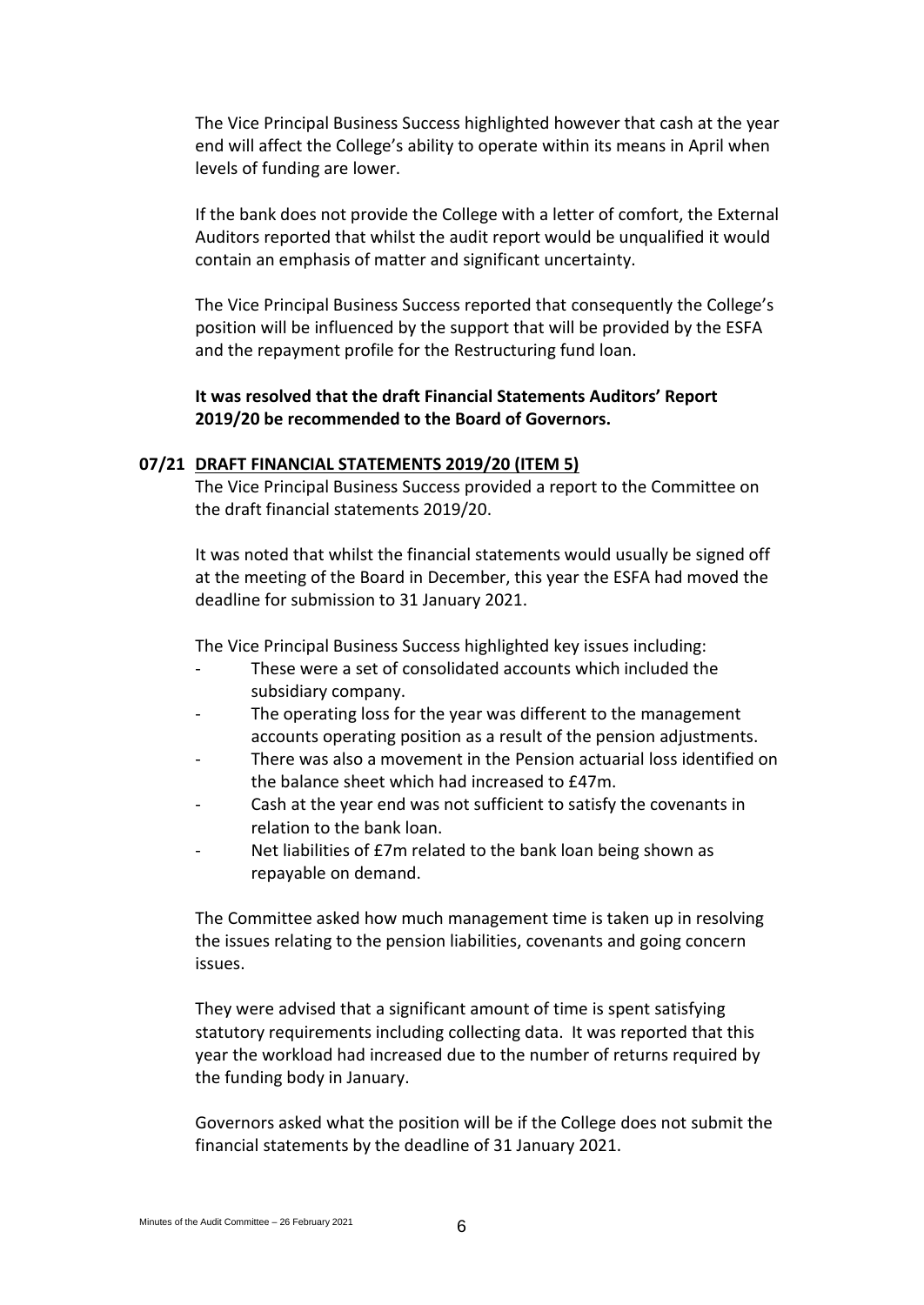The Vice Principal Business Success reported that this had been discussed with the ESFA and that a further discussion would take place later in the week, the outcome of which would be reported to the Board of Governors' meeting on Thursday 28 January 2021.

He also reported that there are some other matters that need to be finalised including the letters of representation and the regulatory self-assessment questionnaire.

In relation to the subsidiary company it was noted that the accounts are drafted and will be signed off by the directors at the Company's Annual General Meeting.

The Vice Principal Business Success confirmed that the financial statements were unlikely to be signed off by the Board of Governors at their meeting on 28 January 2021 as it was important for them to see the outcome of the discussion with the bank and to be aware of any qualification or emphasis of matter before signing.

The intention would be, if necessary, to hold a special meeting of the Boardof Governors in February 2021.

**It was resolved that the Audit Committee note the report on the draft Financial statements.**

# **08/21 ANNUAL REPORT ON RISK MANAGEMENT AND ASSESSMENT OF THE ADEQUACY OF THE RISK MANAGEMENT FRAMEWORK (ITEM 7)**

The Vice Principal Business Success presented the report.

It was reported that the Risk Management Policy had been reviewed and that only one change was proposed to remove the requirement for the highest priority risks to be reported via the Management Accounts.

Governors noted that the risk appetite matrix would be revisited as a result of changes to the management structure.

The Vice Principal Business Success reported that in view of the challenges that had been presented by the COVID 19 pandemic a separate risk register had been prepared.

He confirmed that the overall risk register currently includes 12 high risks and It was reported that where there has been an increase in the risk score this resulted from an increase in the likelihood of the risk materialising brought about by the national circumstances.

In relation to the COVID 19 risk register it was noted that this includes 26 risks with 7 being identified as high (a reduction of 2 since the last report).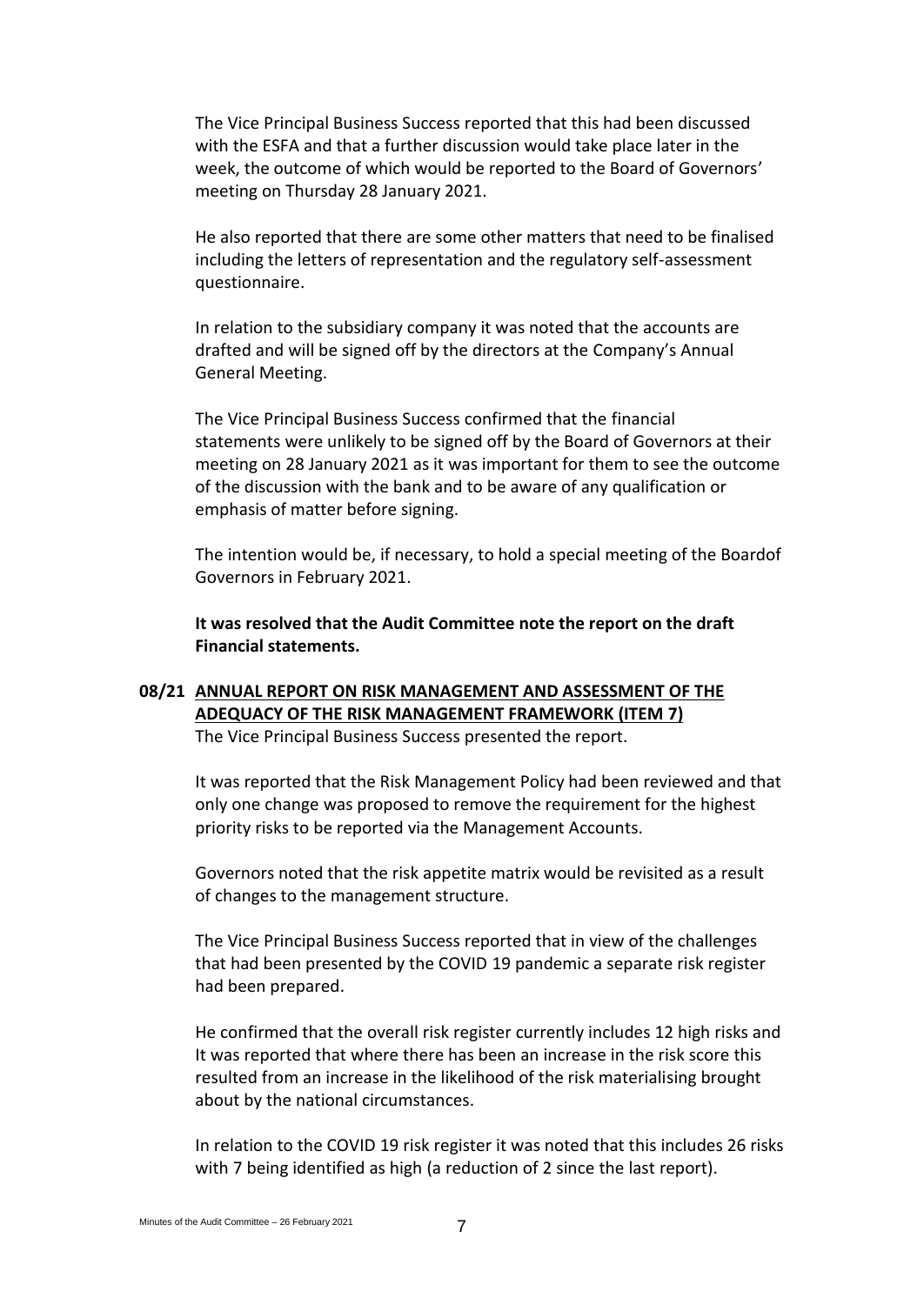The Vice Principal Business Success explained that during the first national lockdown the College received concessions around funding, but that there is less support now than before. This includes a lack of support for apprentices. It was noted however that during this lockdown the College has been more proactive in furloughing staff where it is fair and reasonable to do so.

It was highlighted that the College has been able to avoid staff redundancies by using the job retention scheme and that the risk relating to apprentices is included in both risk registers. This risk is unlikely to reduce as during lockdown employers are unlikely to be taking on new apprentices and others may be facing redundancy.

The Committee noted the role of Governors in the management of risk and the priorities moving forward which included expanding the College's risk management processes and to explore the potential for adopting a more dynamic approach by using an electronic system.

#### **It was resolved that**

- **- The Annual Report on Risk Management and Assessment of the Risk Management Framework be approved.**
- **- The updated Risk Management Policy be approved.**

#### **09/21 AUDIT COMMITTEE ANNUAL REPORT**

The Clerk to the Board of Governors presented the report and confirmed that it had been prepared in accordance with the requirements of the Post 16 Audit Code of Practice.

It was noted that the report included information about the Committee, a summary of activity and an assessment of performance and that the Financial Statements Findings report (when finalised), Internal Audit Annual report and Annual report on Risk Management would be included as apprendices.

The Clerk reported that there were no proposed changes to the Committee's Terms of Reference.

It was suggested that the report should also include reference to the report on Sub-Contracting controls as this related to the 2019/20 financial year. The External Auditor also confirmed that their Audit opinion would not change and that the report would only be updated if the letter of comfort from the bank was not forthcoming.

The Clerk reminded the Committee of the opinion that they provide to the Board of Governors as part of the report and that this supports the Board of Governors in signing the Corporate Governance statement in the annual accounts.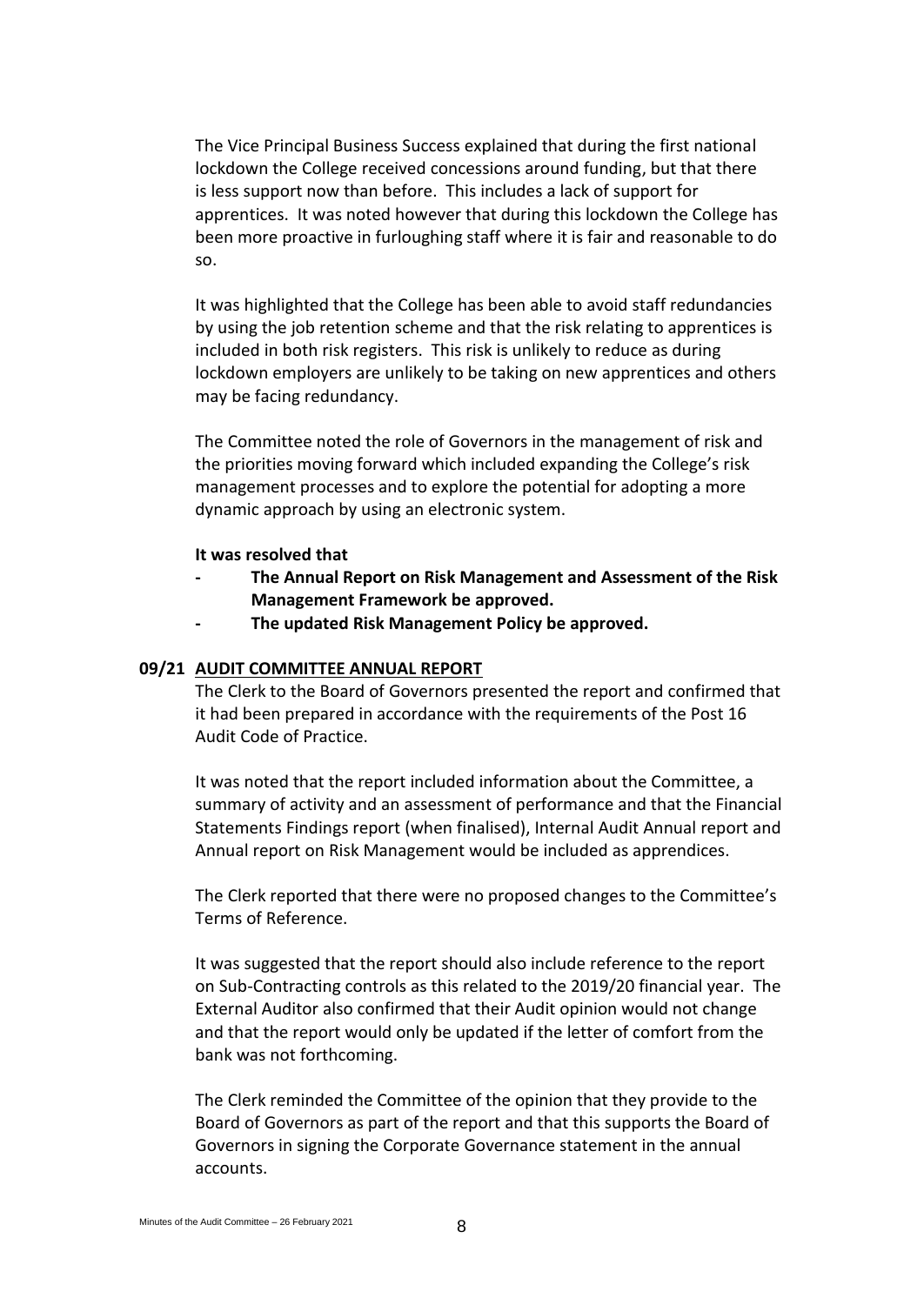The Committee asked that some additional wording which appeared to be superfluous be removed from the report.

## **It was resolved:**

**- that the Audit Committee Annual Report 2019/20 be approved.**

**Recommendations to the Board of Governors:**

- **- That the Audit Committee's opinion is that the College's audit arrangements, its framework of governance, risk management and control processes for the effective and efficient use of resources, solvency and the safeguarding of assets are adequate and effective.**
- **- That Audit Committee's opinion is that the audit framework in place at the College provides assurances that the financial monitoring, governance and risk management framework supports the strategic objectives and medium term financial security at the College.**

## **10/21 ANNUAL REPORT ON FRAUD AND WHISTLEBLOWING (ITEM 9)**

The Clerk to the Board of Governors presented the report and confirmed that there had not been any known instances of fraud or whistleblowing during the academic year 2019/20.

The Committee reviewed the Whistleblowing Policy and noted that no amendments were proposed.

**It was resolved that the annual report on fraud and whistleblowing be noted.**

## **11/21 ANY OTHER BUSINESS (ITEM 10)**

The Vice Principal Business Success reported that in the past week the College had been informed of two additional audits that would take place.

It was noted that one of the audits related to the potential for College records being used to support the ESFA in drawing down European funding. More importantly however, the second related to an audit by the Office for Students in relation to HE provision in 2019/20.

The Vice Principal Business Success reported that the HE audit was unlikely to result in any adjustment being made, but that the report would be provided for the consideration of the Committee.

**It was resolved that the report be noted.**

## **12/21 CONFIDENTIALITY (ITEM 11)**

There were no items that should not be made available for public inspection.

## **13/21 DATE AND TIME OF NEXT MEETING (ITEM 12)**